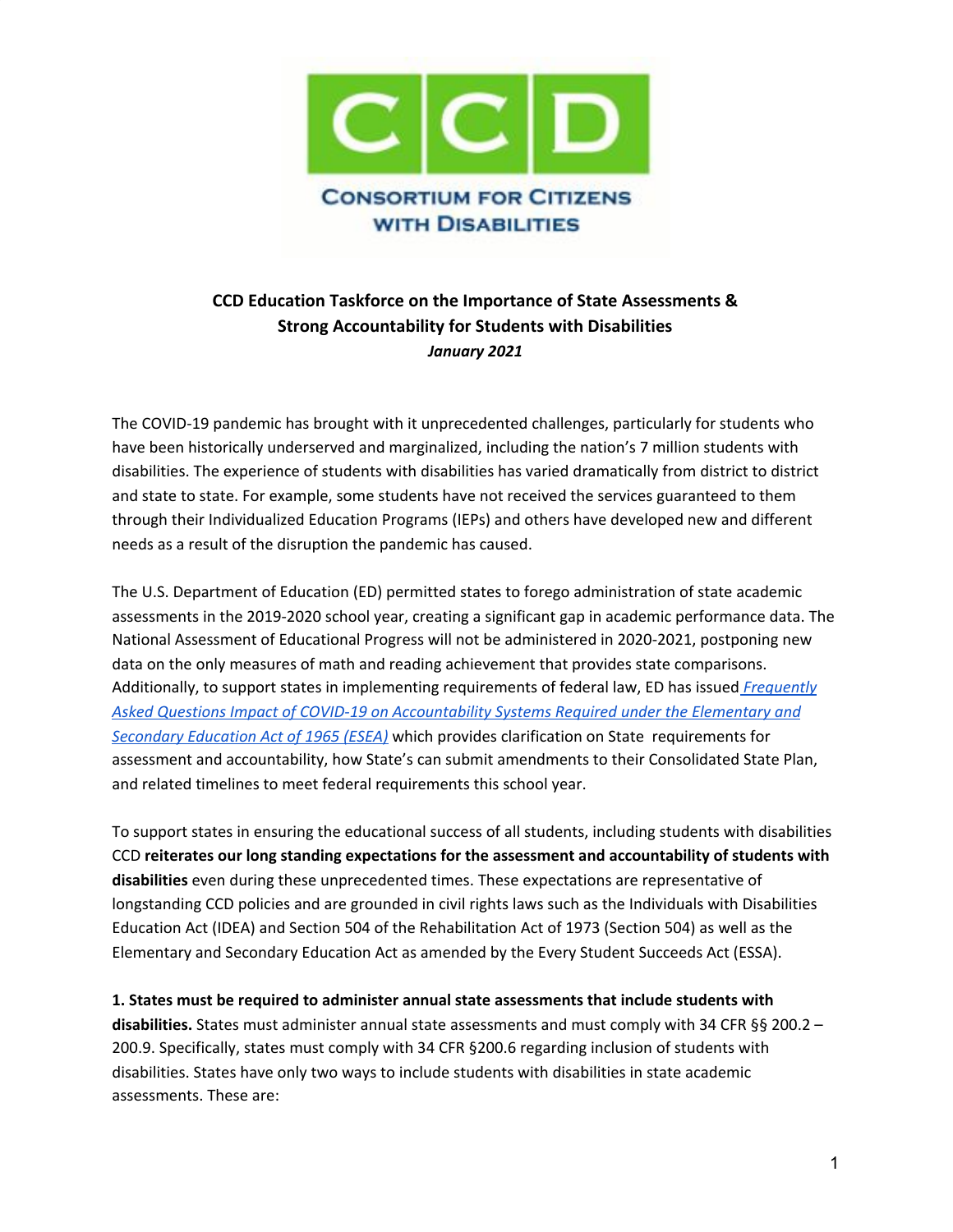- *● Assessment aligned with the challenging state academic standards for the grade in which the student is enrolled, with appropriate accommodations as needed; or*
- *● Alternate assessments aligned with alternate academic achievement standards for students with the most significant cognitive disabilities as defined by the state. The number of students with the most significant cognitive disabilities assessed using an alternate assessment may not exceed 1.0 percent of the total number of students assessed in the state.*

The inclusion of students with disabilities is also required by the IDEA, 34 CFR §300.160, which states that "A State must ensure that all children with disabilities are included in all general State and district-wide assessment programs, including assessments described under section 1111 of the ESEA, 20 U.S.C. 6311, with appropriate accommodations and alternate assessments, if necessary, as indicated in their respective IEPs."

2. States must adhere to the ESSA requirement to assess at least 95 percent of all students, including **at least 95 percent of students with disabilities.** This participation requirement ensures that the results of state assessments are representative of all students and each student subgroup, including students with disabilities. Administration that falls short of this participation rate must not be viewed as representative and, as such, should not be used to make accountability decisions.

**3. The results of state assessments must be used to determine which schools are in need of improvement so ESSA funds can support underperforming student subgroups, such as students with disabilities.** The value of state assessments is that they help provide a systemic picture of how students are being served. Given the variation in how districts are responding to the pandemic and whether they are continuing to provide rigorous instruction, supports, and services to students with disabilities, it is essential to be able to compare between schools and across districts how students with disabilities are performing. Such comparison and the identification of schools whose student subgroups are underperforming results in additional funding which can support comprehensive intervention and support.

**4. The administration of state assessments should not preclude districts from administering formative or interim assessments to monitor student progress and inform instruction.** In fact, it is imperative that districts develop a system for progress monitoring in order to adequately assess students' needs and growth over time and make instructional decisions. The purpose of formative and interim assessments is distinctly different from that of state assessments and districts need not choose between administering either type of assessment.

**5. ED should provide states with ongoing, comprehensive technical assistance to support the administration of assessments and provision of accommodations, assistive technology, devices, services and other supports required to fully include students with disabilities.** Technical assistance should be provided to states so that district and school personnel are equipped and trained for in-person, hybrid and/or remote administration of assessments so that every student eligible for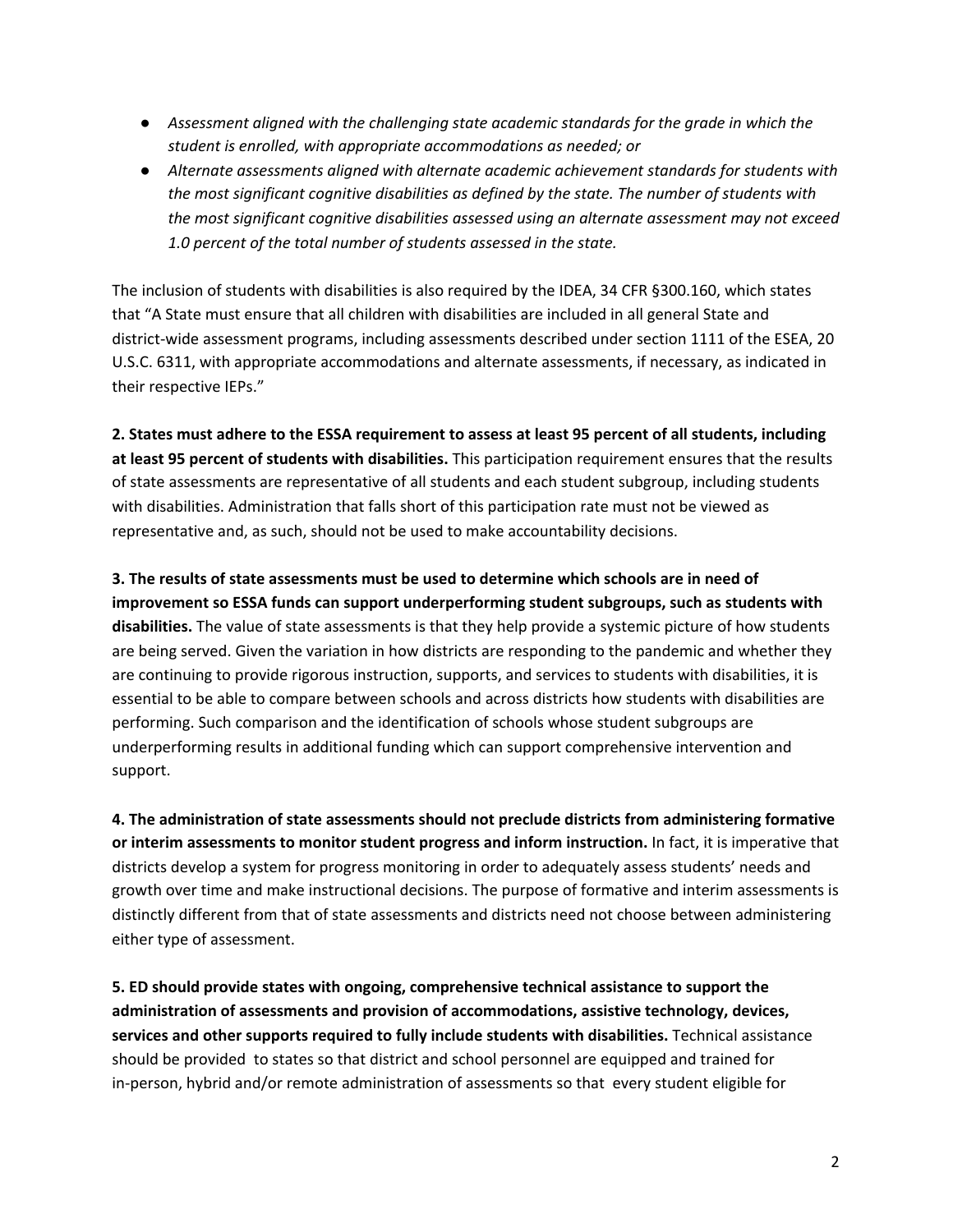accommodations under IDEA and/or Section 504 has access to interoperable assistive technology, devices, services and other approved supports.

**6. States seeking to amend their state plan must detail how they will improve conditions for learning due to the pandemic and what specific steps will be taken to support students who are struggling, such as those with disabilities.** The pandemic has exacerbated the challenges facing educators and students. The purpose of ESSA is "to provide all children significant opportunity to receive a fair, equitable, and high-quality education, and to close educational achievement gaps" therefore, States must thoughtfully consider in making any amendments to their state plan how the needs of students have changed -- academically, socially, emotionally, and behaviorally -- in order to help districts and schools plan to effectively meet their needs.

- American Association on Intellectual and Developmental Disabilities (AAIDD)
- American Foundation for the Blind
- American Physical Therapy Association
- American Therapeutic Recreation Association
- Autism Society of America
- Autistic Self Advocacy Network
- Bazelon Center for Mental Health Law
- Brain Injury Association of America
- Council for Exceptional Children
- Council for Learning Disabilities
- Council of Parent Attorneys and Advocates
- Disability Rights Education & Defense Fund (DREDF)
- **Easterseals**
- National Association of Councils on Developmental Disabilities
- National Center for Learning Disabilities
- National Center for Parent Leadership, Advocacy, and Community Empowerment (National PLACE)
- National Center for Special Education in Charter Schools
- National Council on Independent Living
- National Disability Rights Network (NDRN)
- National Down Syndrome Congress
- National PTA
- RespectAbility
- Teacher Education Division of the Council for Exceptional Children
- The Advocacy Institute
- United Spinal Association